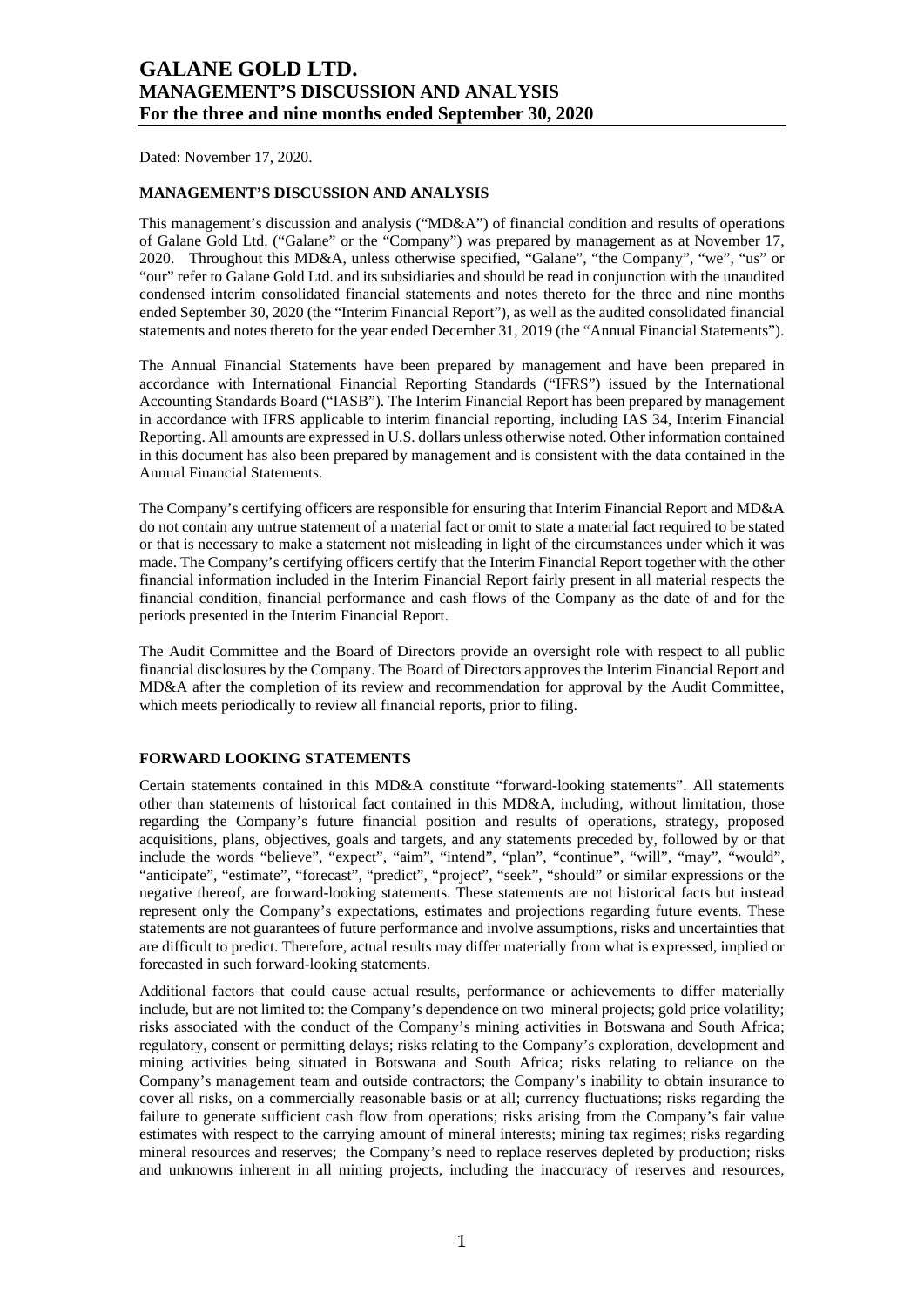metallurgical recoveries and capital and operating costs of such projects; contests over title to properties, particularly title to undeveloped properties; risks and expenses related to reclamation costs and related liabilities; lack of infrastructure; employee relations, labour unrest or unavailability; health risks in Africa; supply chain disruptions, major health issues, pandemics, and COVID-19; the Company's interactions with surrounding communities and artisanal miners; extensive laws and regulations governing the environment, health and safety; the Company's ability to successfully integrate acquired assets; risks related to ramping-up production; the speculative nature of exploration and development, including the risks of diminishing quantities or grades of reserves; development of the Company's exploration properties into commercially viable mines; risks related to climate change; risks related to information security; risk of using derivative instruments including credit risk, market liquidity risk and unrealized mark-to-market risk; stock market volatility; conflicts of interest among certain directors and officers; lack of dividends; lack of liquidity for shareholders of the Company; risks related to the market perception of junior gold companies; litigation risk; and difficulties in bringing actions and enforcing judgments for foreign investors. See "Risk Factors" in the Company's annual information form for the year ended December 31, 2019, a copy of which is available on the Company's SEDAR profile at [www.sedar.com.](http://www.sedar.com/) Management provides forward-looking statements because it believes they provide useful information to readers when considering their investment objectives and cautions readers that the information may not be appropriate for other purposes. Consequently, all of the forward-looking statements made in this MD&A are qualified by these cautionary statements and other cautionary statements or factors contained herein, and there can be no assurance that the actual results or developments will be realized or, even if substantially realized, that they will have the expected consequences to, or effects on, the Company. These forward-looking statements are made as of the date of this MD&A and the Company assumes no obligation to update or revise them to reflect subsequent information, events or circumstances or otherwise, except as required by law.

The forward-looking statements in this MD&A are based on numerous assumptions regarding the Company's present and future business strategies and the environment in which the Company will operate in the future, including assumptions regarding gold prices, business and operating strategies, and the Company's ability to operate on a profitable basis.

### **MINERAL RESERVES AND RESOURCES**

Information of a technical and scientific nature that forms the basis of the disclosure in the MD&A has been approved by Kevin Crossling Pr. Sci. Nat., MAusIMM., Business Development Consultant for Galane Gold, and a "qualified person" as defined by National Instrument 43-101 – *Standards of Disclosure for Mineral Projects* ("NI 43-101").

All mineral reserves and mineral resources have been estimated in accordance with the standards of the Canadian Institute of Mining, Metallurgy and Petroleum and NI 43-101. All mineral resources are reported exclusive of mineral reserves. Mineral resources that are not mineral reserves do not have demonstrated economic viability. There is no guarantee that any of the mineral resources disclosed in the MD&A will be converted to mineral reserves. There is also no guarantee that any of the inferred mineral resources will be upgraded to measured or indicated mineral resources. Information on data verification performed on the mineral properties mentioned in this MD&A that are considered to be material mineral properties to the Company are contained in the Company's most recent annual information form and the current technical report for each of those properties, all available on the Company's SEDAR profile at www.sedar.com.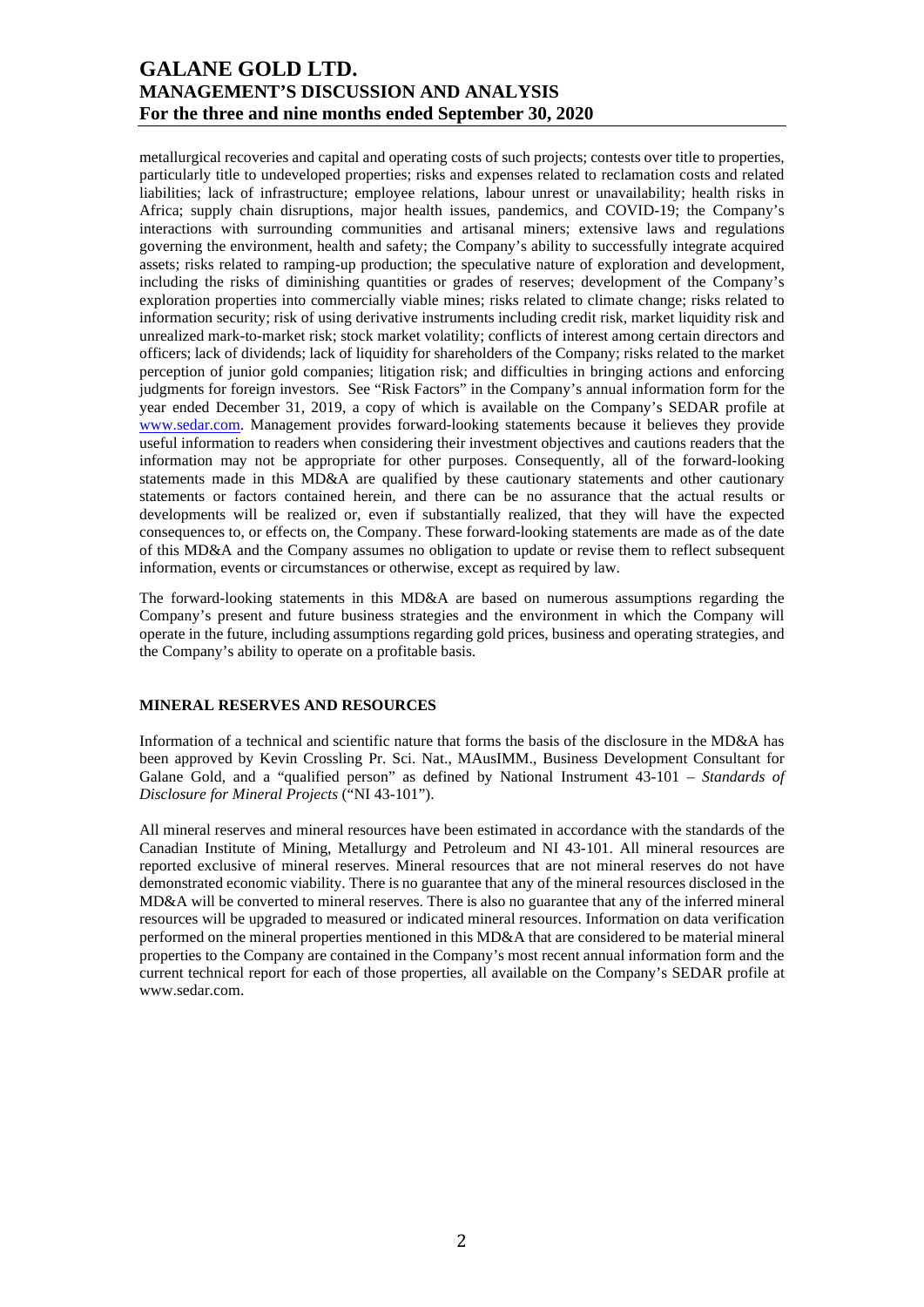### **CORPORATE OVERVIEW**

The Company's principal business activities are the exploration for, development of, and operation of gold mining properties. The Company operates through its wholly-owned subsidiary, Galane Gold Mines Ltd. ("GGM"), which in turn operates two mines: (a) a producing mine which also has the rights to certain mineral exploration tenements (the producing mine and mineral exploration tenements collectively, the "Mupane Property") located in the Republic of Botswana ("Botswana") through subsidiaries located in Botswana; and (b) a mine in the process of restarting and which has the rights to certain mineral exploration tenements (the mine and mineral exploration tenements collectively, the "Galaxy Property") located in the Republic of South Africa ("South Africa") through subsidiaries located in South Africa. The common shares in the capital of the Company (the "Common Shares") are listed for trading on the TSX Venture Exchange (the "Exchange") under the symbol "GG" since September 6, 2011 and trade on the OTCQB in the United States under the trading symbol "GGGOF".

### **OUTLOOK**

The extent and duration of impacts that COVID-19 may have on the Company's ability to ship and sell gold dore and gold concentrate, on our suppliers and employees and on global financial markets over the remainder of the year and going forward is not known at this time but could be material. As a result, the Company has suspended all previously issued 2020 annual guidance.

### *Mupane*

The Company has been notified by the Republic of Botswana Government that, as a mining operation, Mupane is deemed an essential operation and was allowed to keep operating during the country's 28 day lockdown which commenced on April 2, 2020 and was subsequently extended to May 21, 2020. For Mupane to continue in operation it has been working closely with the Department of Mines on protocols to manage the potential for spread of COVID-19 between its employees and in particular, in its underground operations. During this period Mupane production has been restricted, although approval was granted on April 28, 2020 to recommence operations while observing compliance with capacity and enhanced operating requirements. The Company will continue to assess the viability of operating at the government mandated levels and look to manage production in line with any further easing or tightening of operating restrictions.

### *Galaxy*

The Galaxy project was placed on temporary care and maintenance in late March, as mandated by the government of South Africa. On April 23, 2020, the Company was notified that Galaxy had been designated as an essential service and can operate at 50% of its normal capacity, with the Company recommencing operations on May 4, 2020 in compliance with the capacity and enhanced operating requirements. On July 13, 2020, the government removed the restrictions relating to operating capacity, however social distancing protocols are still to be maintained. The Company will continue to assess the viability of operating within the government mandated levels and look to manage production in line with any further easing or tightening of operating restrictions.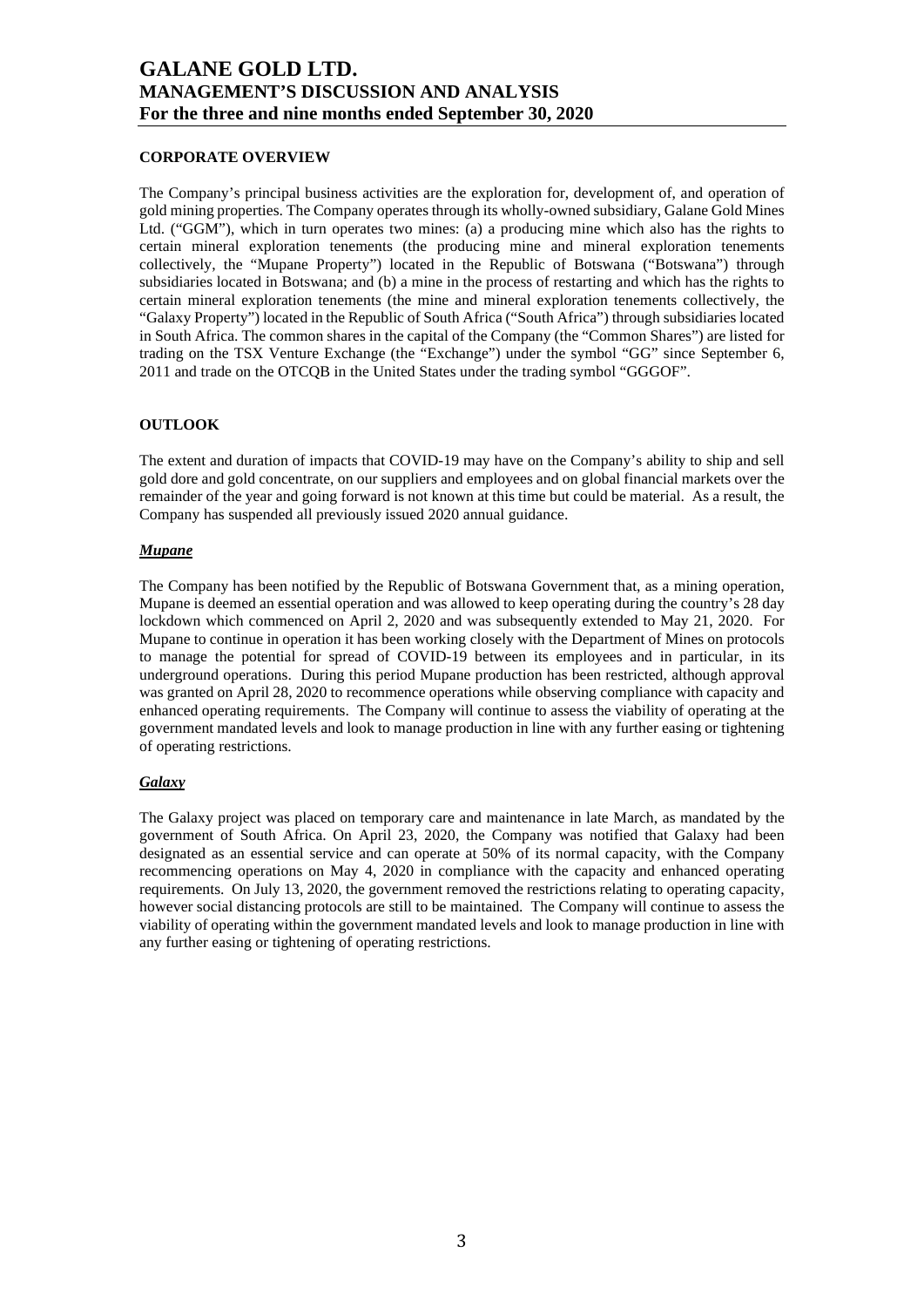### **DISCUSSION OF OPERATIONS**

#### *For the three and nine months ended September 30, 2020*

The following is an analysis of the Company's operating results for the three months ended September 30, 2020 ("Q3 2020") and the nine months ended September 30, 2020 ("YTD 2020").

#### *Operating activity:*

Commentary regarding the Company's operating activity during Q3 2020 and YTD 2020 follows:

#### *Mining*

|                      |               |                |                | 2020    |              |        |                | 2019                     |                |              |
|----------------------|---------------|----------------|----------------|---------|--------------|--------|----------------|--------------------------|----------------|--------------|
|                      |               | Q <sub>3</sub> | Q <sub>2</sub> | Q1      | <b>Total</b> | Q4     | Q <sub>3</sub> | Q <sub>2</sub>           | Q <sub>1</sub> | <b>Total</b> |
|                      | Ore (t)       | 70,837         | 59,532         | 67,368  | 197,737      | 82,316 | 77,054         | 92,762                   | 87,461         | 339,593      |
| Mupane (Tau)         | Grade $(g/t)$ | 2.31           | 2.58           | 2.64    | 2.50         | 2.67   | 2.90           | 3.25                     | 2.11           | 2.74         |
|                      | Waste (t)     | 10,016         | 6,464          | 16,482  | 32,962       | 18,258 | 15,472         | 20,520                   | 10,520         | 64,770       |
|                      | Ore $(t)$     | 21,485         | 4,283          | 4,012   | 29,780       | ۰      |                |                          |                |              |
| Dinokwe              | Grade $(g/t)$ | 1.88           | 1.67           | 1.37    | 1.78         | ٠      |                |                          |                |              |
|                      | Waste (t)     | 509,357        | 241,524        | 106.870 | 857,751      | ٠      |                | $\overline{\phantom{a}}$ | -              |              |
|                      | Ore $(t)$     | 20,210         |                |         | 20,210       | ۰      |                |                          |                |              |
| Golden Eagle         | Grade $(g/t)$ | 2.64           | ٠              |         | 2.64         | ٠      |                | -                        |                |              |
|                      | Waste (t)     | 4,852          |                |         | 4,852        | ٠      |                |                          |                |              |
|                      | Ore (t)       | ٠              | 12,105         | 1,527   | 13,632       | 37,110 | 62,010         | 30,719                   | 71,263         | 201,102      |
| Low Grade Stockpiles | Grade $(g/t)$ |                | 1.44           | 1.28    | 1.42         | 0.77   | 0.75           | 0.77                     | 0.77           | 0.77         |
|                      | Ore (t)       | 85,512         | 83,605         | 69,465  | 238,582      | 86,299 | 68,222         | 57,191                   | 1,736          | 213,448      |
| Monarch Slimes Dump  | Grade (g/t)   | 0.73           | 0.78           | 1.26    | 0.90         | 1.00   | 0.94           | 0.94                     | 1.00           | 0.96         |

The following table sets forth certain key mining statistics for the Mupane Property:

The Company continued to mine from the Tau deposit at the Mupane Property during Q3 2020, and continued reclamation of the Monarch slimes dump, while commencing open cut mining operations at Dinokwe, and underground operations at Golden Eagle:

- Tau In Q3 2020, the Company continued mining in the main reef of the ore body with 70,837 tonnes at 2.31 g/t being mined (three months ended September 30, 2019 ("Q3 2019') – 77,054 tonnes at 2.90 g/t). The tonnes and grade for Q3 2020 were lower than Q3 2019 with mining activity reduced during the quarter impacted by increasing mine depth. For YTD 2020, 197,737 tonnes at 2.50 g/t were mined compared to 257,277 tonnes at 2.76 g/t for the nine months ended September 30, 2019 ("YTD 2019"). The mined tonnes for YTD 2020, have been impacted by the COVID-19 restrictions and the impact of increasing mine depth, while the grade is determined by the location of the mining activity within the ore body.
- Dinokwe In early 2020 the Company commenced development of a small scale open pit mine at Dinokwe, approximately 7 kilometres from the Mupane processing plant. For Q3 2020 mining was focused on stripping operations with 509,357 tonnes of waste mined, and 21,485 tonnes of ore at a grade of 1.88 g/t. For YTD 2020 a total of 857,751 tonnes of waste have been mined, along with 29,780 tonnes of ore at an average grade of 1.78 g/t.
- Golden Eagle During Q3 2020 the Company commenced underground mining operations at its Golden Eagle property located approximately 26 kilometres from the Mupane Property. Historically an open pit operation, the Company has commenced development on an underground portal, and mining during Q3 2020. During Q3 2020 the Company mined 20,210 tonnes at an average grade of 2.64 g/t.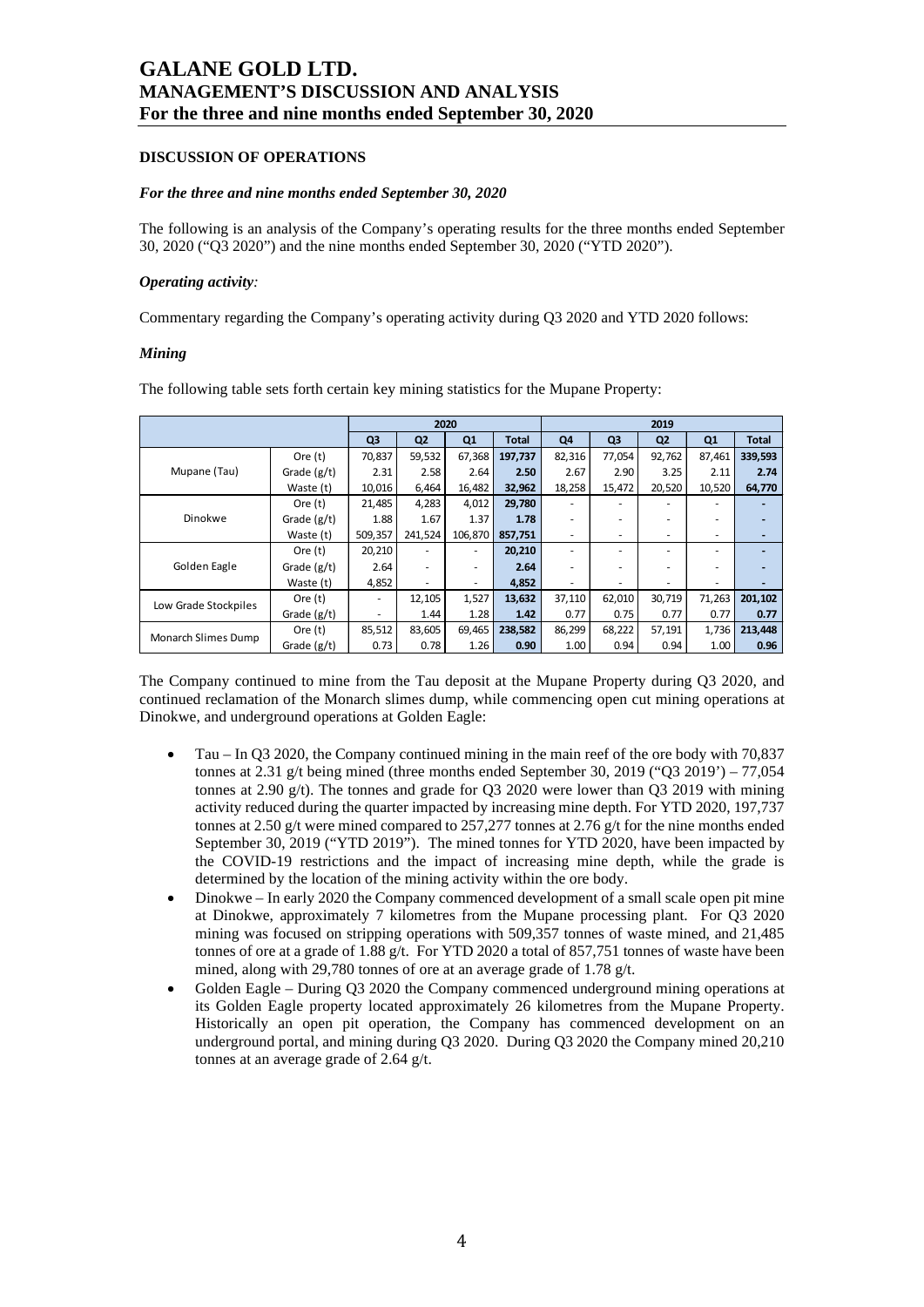• Monarch – In Q3 2020, the Company transported 85,212 tonnes at an average grade of 0.73  $g/t$ , (Q3 2019- 68,222 tonnes at 0.94  $g/t$ ) with the hauling of Monarch sands for Q3 2020. For YTD 2020 the Company transported 238,582 tonnes at an average grade of 0.90 g/t compared to 127,149 tonnes at an average grade of 0.94 g/t, with the YTD 2019 tonnages lower due to operations only commencing towards the end of Q1 2019.

In addition, the Company is currently processing ore from its previously mined low-grade stockpiles, which are located next to the Golden Eagle mine located approximately 26 kilometres from the Mupane Property. In Q3 2020, it did not process any low-grade ore stockpiles (Q3 2019 – 62,010 tonnes at 0.75 g/t) and for YTD 2020, it processed 13.632 tonnes at an average grade of 1.42 g/t (YTD 2019 – 163.992) tonnes at  $0.76$  g/t). The decrease in tonnes processed from low grade stockpiles is primarily due to the commencement of processing of the Monarch slimes dump material referred to above.

### *Processing*

The following table sets forth certain key processing statistics at the Mupane Property:

| 2020            |     |         |         |         |              | 2019    |         |                |         |              |  |  |
|-----------------|-----|---------|---------|---------|--------------|---------|---------|----------------|---------|--------------|--|--|
|                 |     | Q3      | Q2      | Q1      | <b>Total</b> | Q4      | Q3      | Q <sub>2</sub> | Q1      | <b>Total</b> |  |  |
| Ore milled      |     | 194.906 | 157.644 | 144.853 | 497.403      | 187.548 | 205.000 | 178,918        | 161.323 | 732.789      |  |  |
| Head grade      | g/t | 1.63    | 1.52    | 2.08    | 1.73         | 1.71    | 1.76    | 2.12           | 1.69    | 1.72         |  |  |
| Recovery        | %   | 75.6%   | 74.0%   | 70.4%   | 73.3%        | 82.8%   | 72.8%   | 71.4%          | 72.3%   | 74.8%        |  |  |
| Gold production | 0Z  | 7,738   | 5,691   | 6.818   | 20.247       | 6,839   | 8,435   | 8,694          | 6,326   | 30,294       |  |  |

Gold production in Q3 2020 was 7,738 ounces compared to 8,435 ounces in Q3 2019. The ore milled for Q3 2020 of 195kt (Q3 2019 – 205kt). The grade in Q3 2020 of 1.63 g/t was below the grade for Q3 2019 of 1.76 g/t and was reflective of the feedstock available, with a greater proportion of Monarch slimes processed during Q3 2020 compared to Q2 2019. The recovery for Q3 2020 of 75.6% was above the recovery for Q3 2019 of 72.8%. The increased recovery was reflective of the favourable mineralogy within the ore processed for Q3 2020.

Gold production for YTD 2020 was 20,247 ounces compared to 23,455 ounces for YTD 2019. The ore milled for YTD 2020 of 497kt (YTD 2019 – 545kt) was lower due to lower feed stock availability resulting from the impact of COVID-19 restrictions on mining operations. The grade for YTD 2020 of 1.80 g/t was below the grade for YTD 2019 of 1.85 g/t and was reflective of the feedstock available. The recovery for YTD 2020 of 73.3% was above the recovery for YTD 2019 of 72.1%. The increased recovery was reflective of the favourable mineralogy within the ore processed for YTD 2020.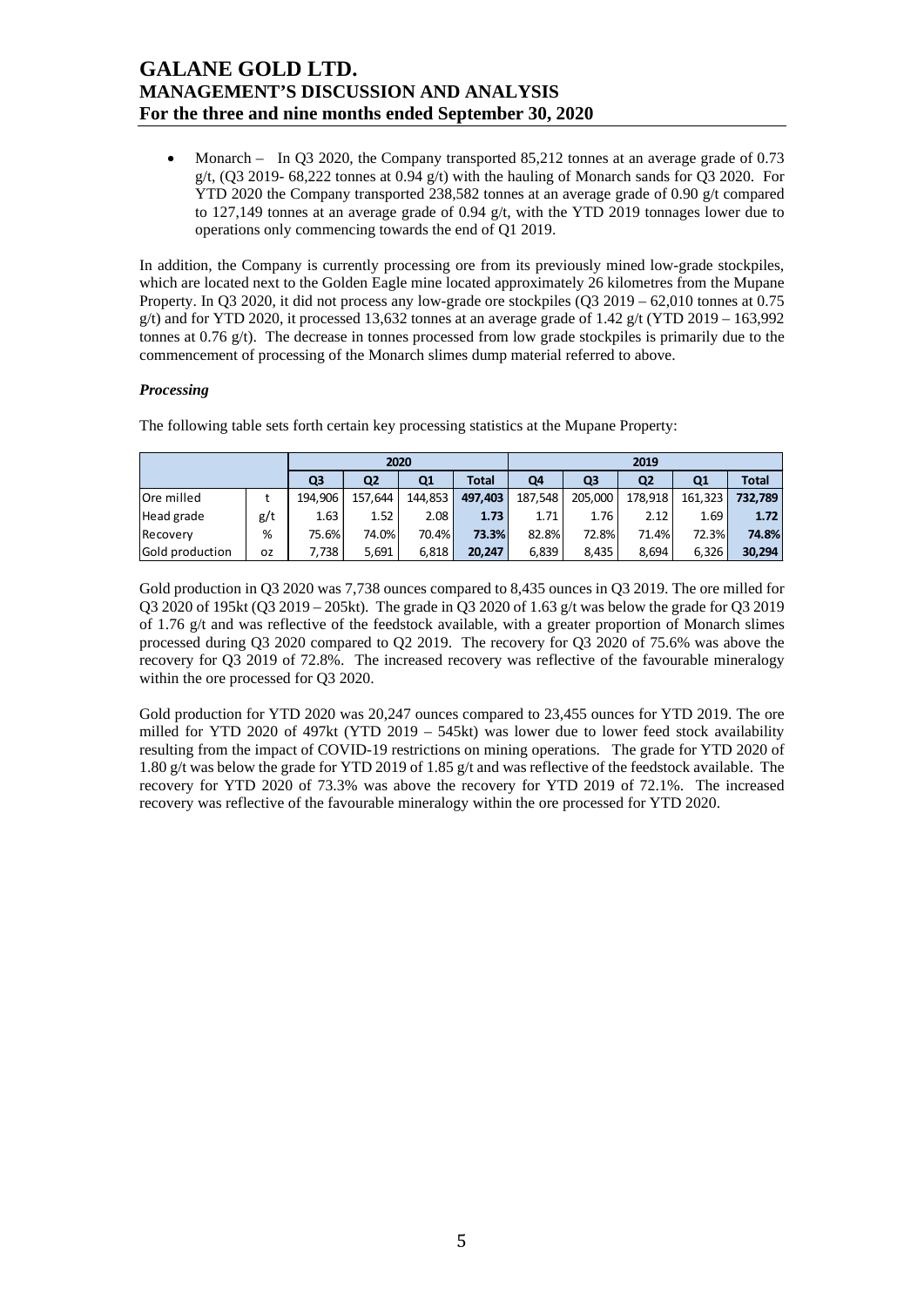#### *Revenue and earnings from mining operations*

The table below outlines the revenue and earnings from mining operations on a total dollar basis, and on a per ounce of gold sold basis:

|                                                                        | Q3 2020      | Q <sub>2</sub> 20 <sub>20</sub> |               | Q1 2020 | <b>YTD 2020</b> |
|------------------------------------------------------------------------|--------------|---------------------------------|---------------|---------|-----------------|
| Revenue (000)                                                          | \$<br>14,927 | \$<br>10,375                    | \$            | 9,474   | \$<br>34,776    |
| Gold sold (oz.)                                                        | 7,974        | 6,046                           |               | 6,105   | 20,125          |
| Earnings (Loss) from<br>mining operations<br>(000)                     | \$<br>3,537  | \$<br>1,980                     | \$            | 871     | \$<br>6,388     |
| Operating cash cost<br>excluding royalties<br>$(\frac{\xi}{oz})^{(1)}$ | \$<br>1,082  | \$<br>1,065                     | <sup>\$</sup> | 1,037   | \$<br>1,062     |

|                                                                           | Q3 2019 |        | Q2 2019 |        | Q1 2019     | <b>YTD 2019</b> |        |
|---------------------------------------------------------------------------|---------|--------|---------|--------|-------------|-----------------|--------|
| Revenue (000)                                                             | \$      | 12,462 | \$      | 11,425 | \$<br>8,476 | \$              | 32,363 |
| Gold sold (oz.)                                                           |         | 8,538  |         | 8,750  | 6,565       |                 | 23,853 |
| Earnings (Loss) from<br>mining operations<br>(000)                        | \$      | 1,574  | \$      | 821    | \$<br>(823) | \$              | 1,572  |
| Operating cash cost<br>excluding royalties<br>$(\frac{\csc(1)}{2})^{(1)}$ | \$      | 1,026  | \$      | 966    | \$<br>1,189 | \$              | 1,048  |

Note:

(1) Operating cash cost excluding royalties per ounce is a non-GAAP measure. See "Supplemental Information to Management's Discussion and Analysis".

In the Q3 2020, the Company generated \$14.9 million in revenue from the sale of 7,974 ounces of gold plus incidental silver at an average combined price of \$1,872 per ounce and earnings from mining operations of \$3.5 million. This compares to \$12.5 million in revenue from the sale of 8,538 ounces of gold plus incidental silver at an average combined price of \$1,460 per ounce and earnings from mining operations of \$1.6 million in Q3 2019.

The reason for the change in earnings from mining operations from Q3 2020 to Q3 2019 is a result of several factors:

- Gold sales for O3 2020 were 564 ounces less than in O3 2019. The impact of the reduced ounces sold was offset by an increase in the average gold price achieved of \$412 per ounce, resulting in an overall revenue increase of \$2.5 million compared to Q32019.
- Mining costs in Q3 2020 were \$4.0 million compared to \$3.4 million in Q3 2019. The increase in mining costs is due to a decrease in tonnes from low cost ore sources, being low-grade stockpile and slimes reclamation, with 85kt of slimes reclaimed for Q3 2020 compared to 130kt from lowgrade stockpiles and slimes for Q3 2019.
- Processing costs in Q3 2020 were \$4.9 million compared with \$5.4 million in Q3 2019. The actual tonnes milled decreased from 205,000 tonnes in Q3 2019 to 194,906 tonnes in Q3 2020 with costs reducing more than proportionately to the reduction in feed tonnes with the increased tailings processed for Q2 2020 reducing reagent and grinding media consumption.
- General and administration costs in Q3 2020 were \$0.8 million compared to \$0.9 million in Q3 2019.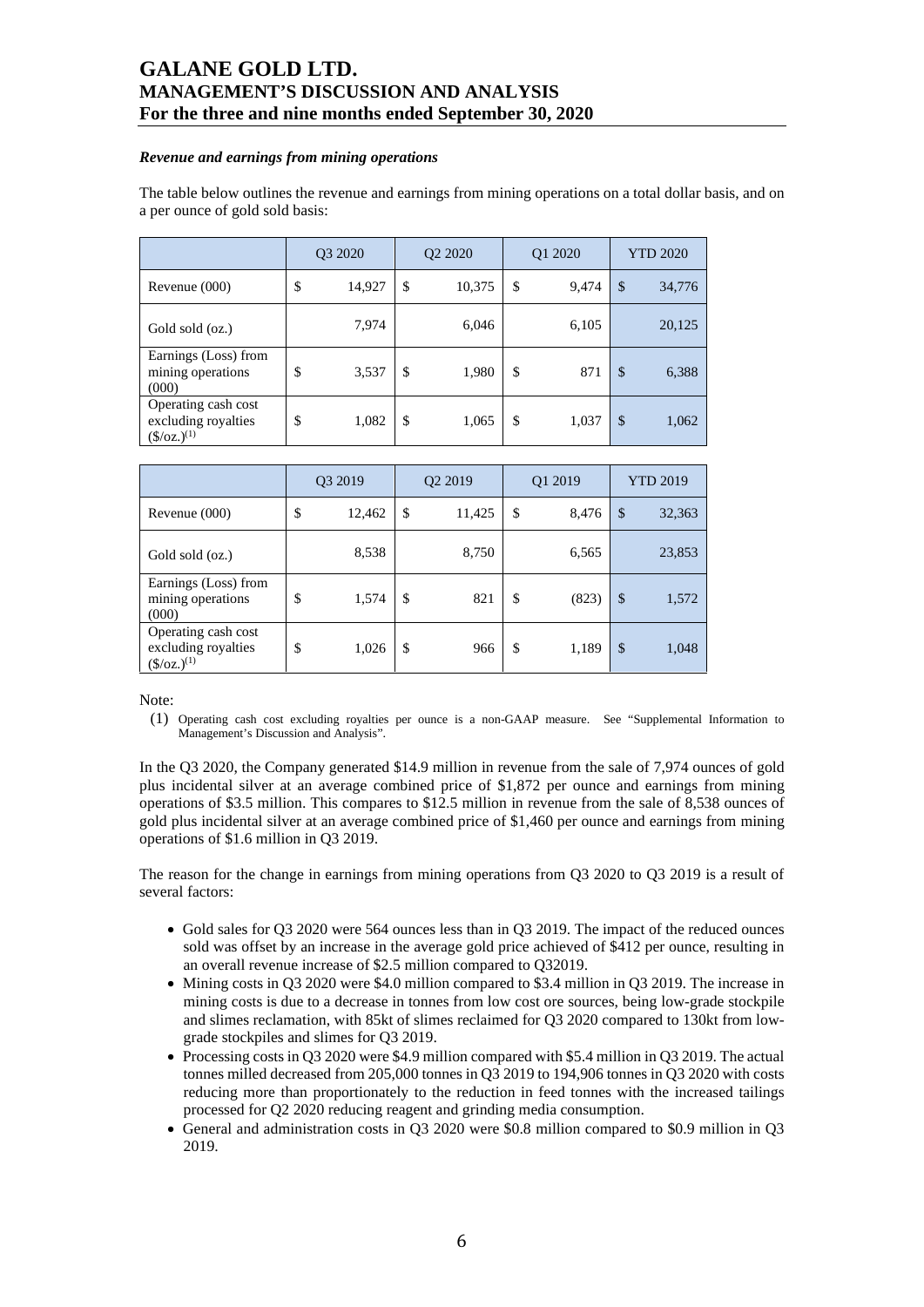Depreciation and amortization expense was \$1.6 million in Q3 2020 compared to \$1.3 million in Q3 2019. The amortization for Q3 2020 was impacted with \$0.2 million of amortization of the preproduction costs for Dinokwe and Golden Eagle that were not a factor for Q3 2019.

As a result of the above factors the operating cash cost per ounce excluding royalties in Q3 2020 was \$1,082 compared to \$1,026 per ounce in Q3 2019.

YTD 2020 the Company generated \$34.8 million in revenue from the sale of 20,125 ounces of gold plus incidental silver at an average combined price of \$1,728 per ounce, generating earnings from mining operations of \$6.4 million. This compares to \$32.4 million in revenue from the sale of 23,853 ounces of gold plus incidental silver at an average combined price of \$1,357 per ounce generating earnings from mining operations of \$1.6 million for YTD 2019.

The reason for the change in earnings from mining operations for YTD 2020 to YTD 2019 is a result of several factors:

- Gold sales for YTD 2020 were 3,728 ounces less than YTD 2019. The impact of the reduced ounces sold was offset by an increase in the average gold price achieved of \$371 per ounce, resulting in an overall revenue increase of \$2.4 million compared to YTD 2019.
- Mining costs for YTD 2020 were \$9.5 million compared to \$9.3 million for YTD 2019 The increase in mining costs is due to a decrease in tonnes from low cost ore sources, being low-grade stockpile and slimes reclamation, with 252kt of slimes reclaimed for YTD 2020 compared to 291kt from low-grade stockpiles and slimes for YTD 2019.
- Processing costs for YTD 2020 were \$12.0 million compared to \$14.7 million for YTD 2019. The actual tonnes milled decreased from 545,241 tonnes YTD 2019 to 497,403 tonnes YTD 2020 with costs reducing more than proportionately to the reduction in feed tonnes with the increased tailings processed for YTD 2020 reducing reagent and grinding media consumption.
- General and administration costs for YTD 2020 were \$2.4 million, consistent with YTD 2019 spend of \$2.5 million.
- Depreciation and amortization expense was \$4.5 million for YTD 2020 compared to \$4.2 million for YTD 2019.

As a result of the above factors the operating cash cost per ounce excluding royalties for YTD 2020 was \$1,062 compared to \$1,048 per ounce for YTD 2019.

### *Results*

The Company's earnings (loss) comprised of:

|                                | Q3 2020         | <b>YTD 2020</b>                        | Q3 2019         | <b>YTD 2019</b>            |
|--------------------------------|-----------------|----------------------------------------|-----------------|----------------------------|
| mining<br>Earnings<br>from     | \$<br>3,536,779 | $\boldsymbol{\mathsf{S}}$<br>6,387,533 | \$<br>1,574,050 | $\mathcal{S}$<br>1,572,090 |
| operations                     |                 |                                        |                 |                            |
| <b>Exploration</b> costs       |                 |                                        |                 | (4,111)                    |
| Corporate general and          |                 |                                        |                 |                            |
| administrative costs           | (572, 630)      | (1,501,340)                            | (624, 757)      | (1,451,862)                |
| Stock-based compensation       | (37, 691)       | (174, 629)                             | (52, 806)       | (125,089)                  |
|                                |                 |                                        |                 |                            |
| Foreign exchange gain (loss)   | (374, 230)      | 962,510                                | 261,592         | 224,268                    |
| Interest on long term debt     | (133,898)       | (140,985)<br>(364, 342)                |                 | (619,318)                  |
| Galaxy on-going costs          | (296, 242)      | (739, 485)                             | (246, 231)      | (868, 779)                 |
| Other income (expenses)        | (10,690)        | (78, 476)                              | 9,756           | (21, 885)                  |
| Other financing income (costs) | (2,923,135)     | (4,034,685)                            | (296, 175)      | (306, 351)                 |
|                                |                 |                                        |                 |                            |
|                                | \$<br>(811.737) | \$<br>457.086                          | \$<br>484.444   | \$<br>(1.601.037)          |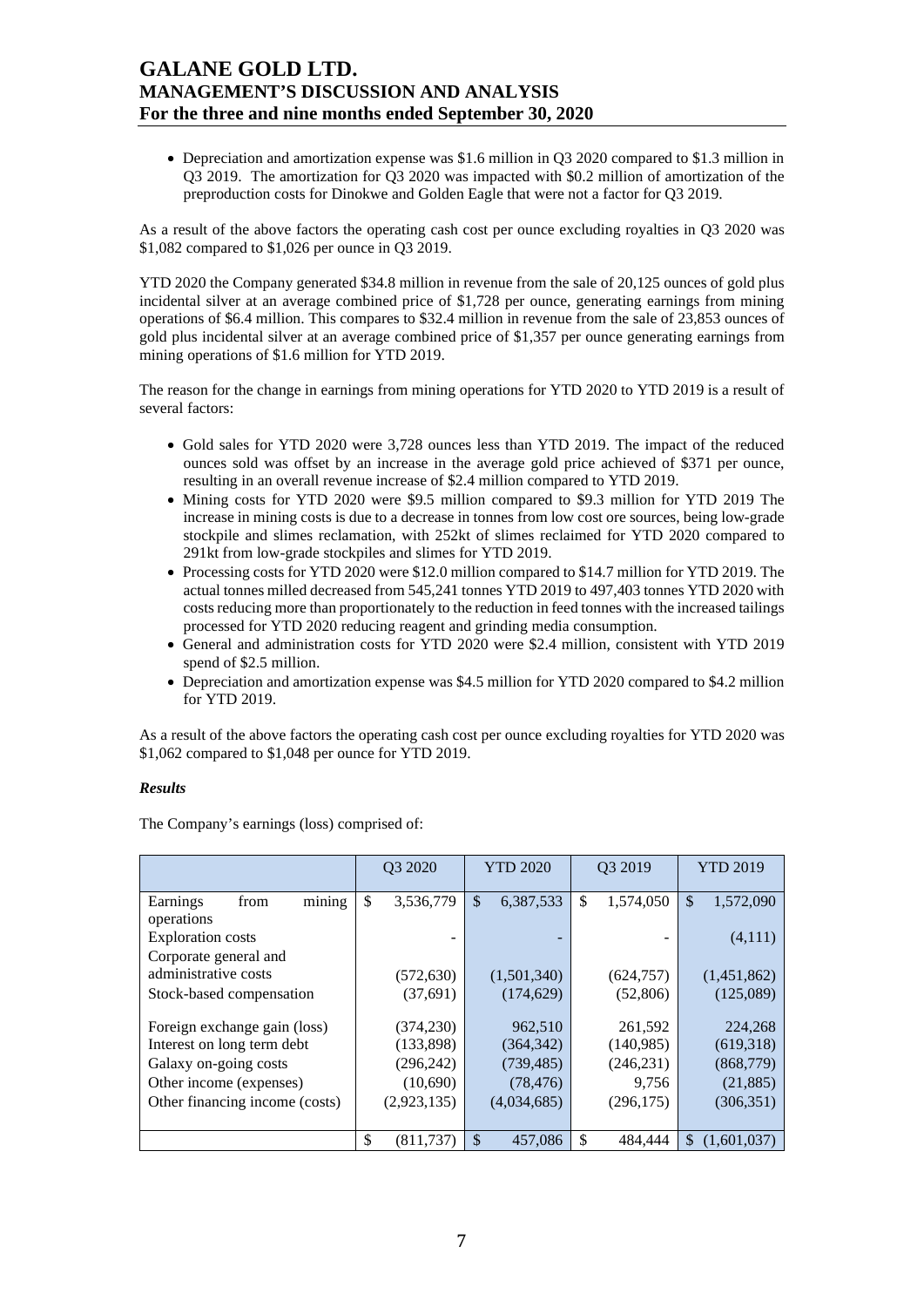Other financing costs increased by \$2.6 million for Q3 2020 and \$3.7 million for YTD 2020, with the increase primarily due to the revaluation of the warrants denominated in foreign currency with an expense of \$2.9 million for Q3 2020 and \$3.8 million for YTD 2020.

Interest on long term debt for YTD 2019 of \$0.6 million was impacted by \$0.2 million for Barak financing facility fees that did not impact YTD 2020.

|                    | Q3 2020 |         | <b>YTD 2020</b>           |           |    | Q3 2019 | <b>YTD 2019</b> |           |  |
|--------------------|---------|---------|---------------------------|-----------|----|---------|-----------------|-----------|--|
| Professional fees  | \$      | 193,631 | $\mathcal{S}$             | 540,489   | \$ | 146,112 | S               | 444.595   |  |
| Management fees to |         |         |                           |           |    |         |                 |           |  |
| officers           |         | 214,699 |                           | 426,187   |    | 281,088 |                 | 398,737   |  |
| Investor relations |         | 56,492  |                           | 135,745   |    | 58,717  |                 | 139,623   |  |
| Corporate general  |         |         |                           |           |    |         |                 |           |  |
| and administration |         | 107,808 |                           | 398,919   |    | 138,840 |                 | 468,907   |  |
|                    |         | 572,630 | $\boldsymbol{\mathsf{S}}$ | 1,501,340 |    | 624,757 |                 | 1,451,862 |  |

Corporate general and administration costs are comprised of the following:

### **SUMMARY OF FINANCIAL POSITION**

Selected Consolidated Statement of Financial Position Data:

|                            | September 30, | June $30$ .    | March 31,      | December 31. |
|----------------------------|---------------|----------------|----------------|--------------|
|                            | 2020          | 2020           | 2020           | 2019         |
|                            | \$            | \$             | \$             |              |
|                            |               |                |                |              |
| Total current assets       | 12,296,919    | 10,107,858     | 7,766,249      | 9,345,569    |
| Total current liabilities  | 21,404,293    | 23, 274, 143   | 21,098,020     | 23,663,805   |
| Working capital            | (9,107,374)   | (13, 166, 285) | (13, 331, 771) | (14,318,236) |
| Non-current assets         | 39,535,357    | 38,355,067     | 38.867.449     | 38,912,824   |
| Non-current liabilities    | 10,638,000    | 10,864,398     | 10,898,590     | 11,675,964   |
| Total shareholders' equity | 19.789.983    | 14.324.384     | 14,637,088     | 12.918.624   |

|                            | September 30, | June $30$ . | March 31,   | December 31. |
|----------------------------|---------------|-------------|-------------|--------------|
|                            | 2019          | 2019        | 2019        | 2018         |
|                            | \$            | S           | \$          |              |
| Total current assets       | 9,304,363     | 9,510,559   | 7,606,437   | 10,433,238   |
| Total current liabilities  | 15,789,107    | 17,338,010  | 14,125,556  | 13,268,658   |
| Working capital            | (6,484,744)   | (7,827,451) | (6,519,119) | (2,835,420)  |
| Mining assets              | 39,784,421    | 39,855,606  | 38,705,198  | 35,921,949   |
| Non-current liabilities    | 19,790,681    | 19.056.410  | 19,413,038  | 18, 101, 585 |
| Total shareholders' equity | 13,508,996    | 12,971,745  | 12,773,041  | 14,984,944   |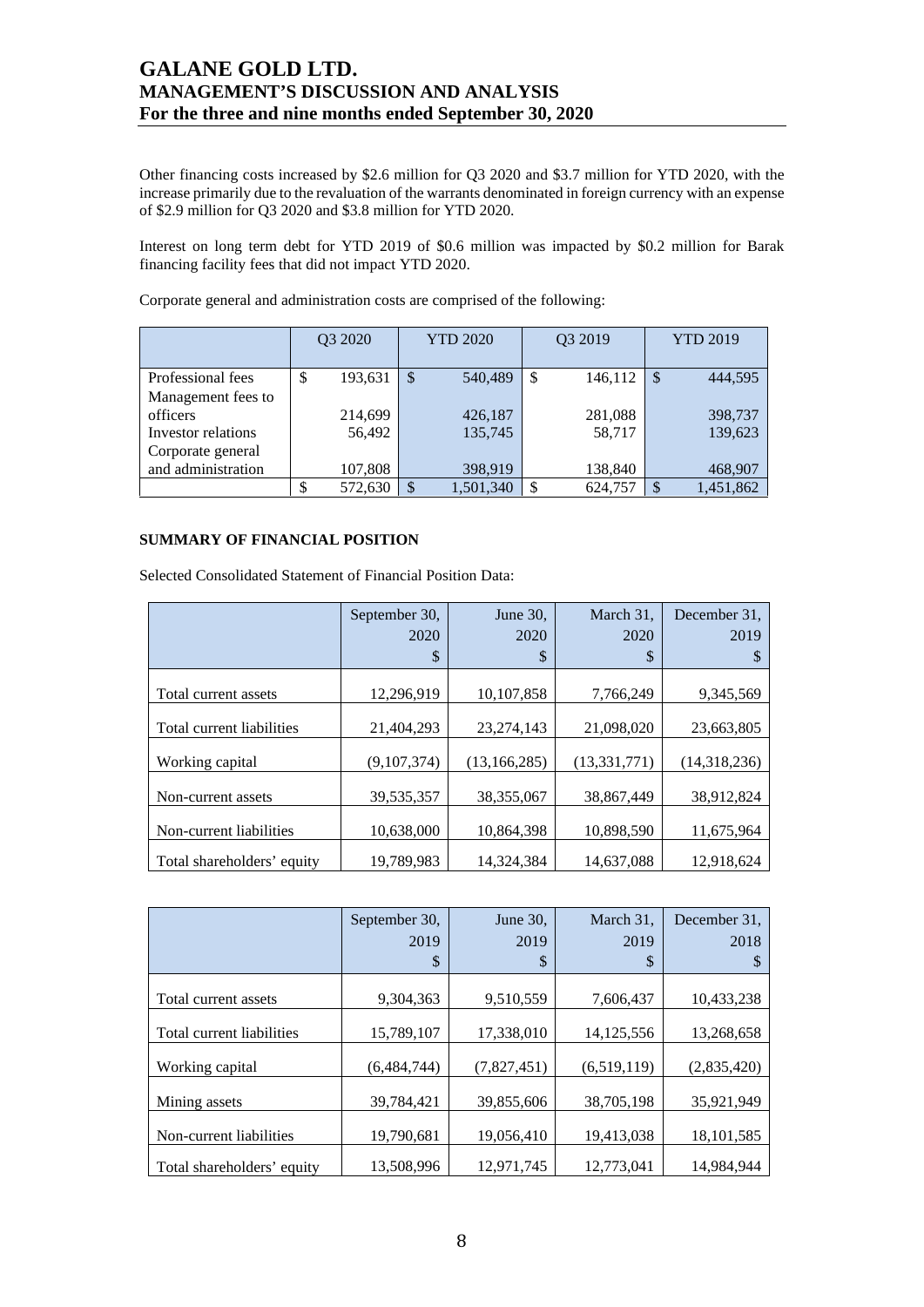As at the end of Q3 2020, there was a working capital deficiency of \$9.1 million, a decrease of \$4.1 million from the end of Q2 2020. The decrease in working capital deficiency was mainly due to the following movements in total current liabilities and cash balance:

- A cash balance increase of \$1.7 million.
- Trade and other receivables increased by \$0.7 million to \$3.0 million, with a \$0.5 million increase in other receivables and a \$0.6 million increase in taxes recoverable, offset by a decrease of \$0.3 million in prepaid expenses.
- A decrease of \$0.2 million for inventories, with an increase of \$0.4 million in stores inventory for the quarter, offset by a decrease of \$0.6 million in gold in process inventory as the timing of gold sales returns to normal following the COVID-19 disruptions.
- An increase of \$1.4 million in accounts payable and accruals, with accounts payable increasing \$1.2 million, and an increase of \$0.2 million in accrued liabilities for Q3 2020.
- A decrease of \$1.0 million in interest bearing loans and borrowings in Q3 2020, made up of a decrease of \$0.7 million in deferred royalties and a \$0.3 million in the Barak loan facility.
- A decrease of \$2.2 million for warrants denominated in a foreign currency, with all outstanding warrants exercised during Q3 2020.

As at the end of Q3 2020, non-current liabilities remained consistent with Q3 2020 balance of \$10.6 million, compared to Q2 2020 of \$10.9 million.

Total shareholders' equity in Q3 2020 increased by \$5.5 million primarily due to increased share capital of \$6.2 million following the exercise of outstanding warrants, offset by the net loss for the quarter of \$0.8 million.

As at the end of Q3 2020, there was a working capital deficiency of \$9.1 million, a decrease of \$5.2 million from the year ended December 31, 2019. The decrease in working capital deficiency was mainly due to the following movements in total current liabilities and cash balance:

- A cash balance increase of \$3.1 million.
- Trade and other receivables increased by \$0.8 million, with an increase of \$0.2 million in trade receivables, \$0.7 million in taxes recoverable and \$0.5 million in other receivables, offset by a decrease of \$0.5 million in prepaid expenses.
- A decrease of \$1.0 million for inventories, with a decrease of \$0.4 million in stores inventory for the year to date as the year end build up of inventory is consumed, a \$0.3 million decrease in gold in process inventory, and a \$0.3 million decrease in ore stockpiles.
- Accounts payable remained consistent at \$9.4 million.
- Interest bearing loans and borrowings decreased by \$1.1 million, made up of current deferred royalties decreasing \$1.1 million consistent with the repayments for the year.
- A decrease of \$1.2 million in warrants denominated in a foreign currency, with all outstanding warrants exercised in 2020.

For YTD 2020, non-current liabilities decreased by \$1.0 million, with a decrease of \$0.1 million for the debenture, reflecting interest paid, a decrease of \$0.5 million in lease liabilities reflecting the payments made for YTD 2020 and a decrease of \$0.3 million in the rehabilitation provision with \$0.2 million of accretion offset by a \$0.5 million foreign currency revaluation.

Total shareholders' equity for YTD 2020 increased by \$6.9 million primarily due to increased share capital of \$6.2 million following the exercise of outstanding warrants, and earnings for the year to date of \$0.5 million.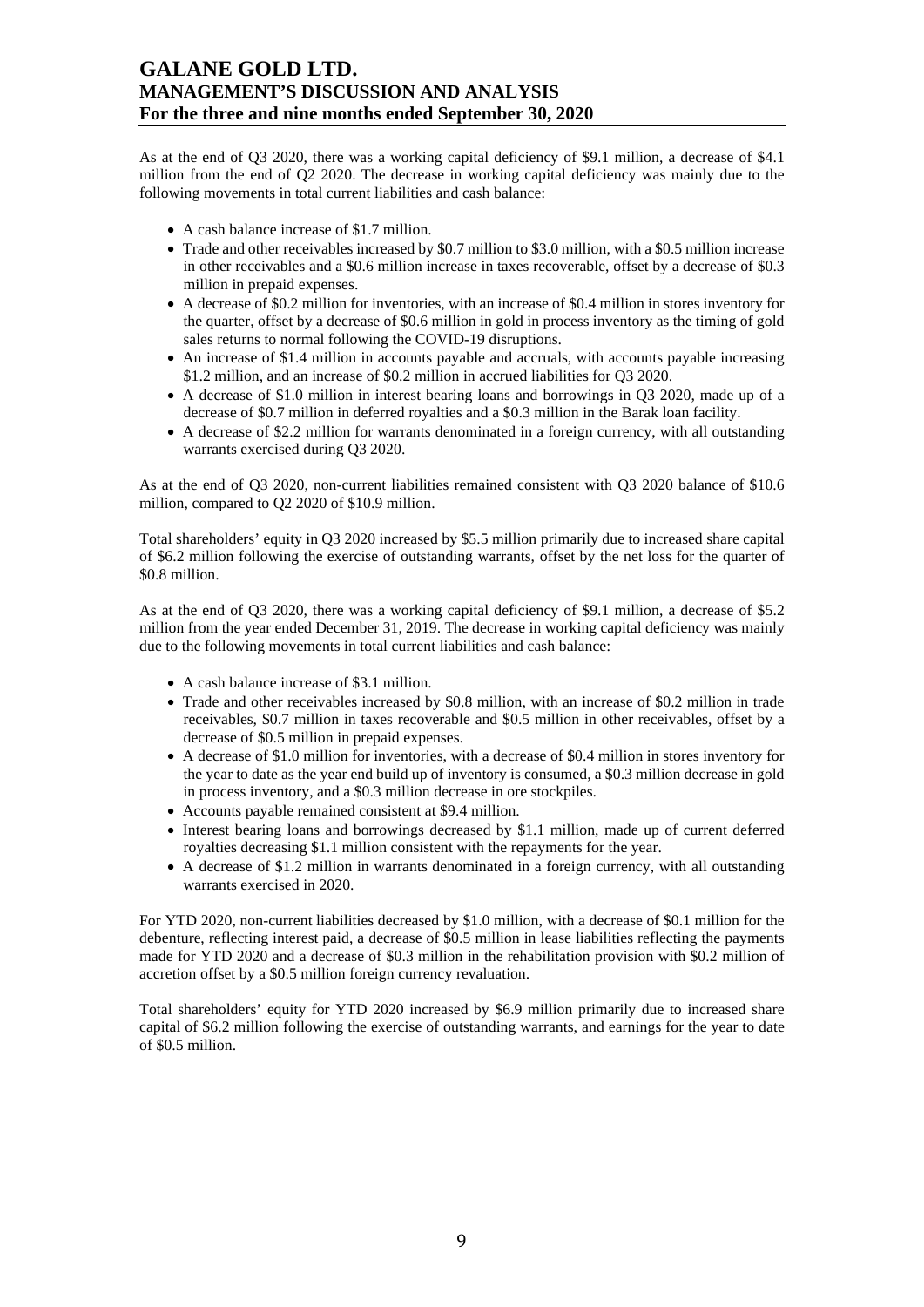### **LIQUIDITY, CAPITAL RESOURCES AND GOING CONCERN**

The Company defines capital as consisting of shareholders' equity, being made up of issued capital stock, contributed surplus and deficit and long-term debt. The Company's objectives when managing capital are primarily to support the creation of shareholder value, but also to ensure that the Company is able to meet its financial obligations as they become due. The Company has not declared or paid any dividends on its Common Shares.

In order to fund the business activities intended in its current business plan, management expects that the Company's Mupane mining operations will continue to provide positive cash flow from its operations that is more than sufficient to support its corporate expenses, capital expenditure requirements and exploration activities, subject to the Going Concern commentary below related to the current uncertain impact of COVID-19 on the operating environment. As described above under "Summary of Financial Position", at September 30, 2020, the Company had a working capital deficiency of \$9.1 million and generated cash flows from operations of \$9.5 million for the nine months ended September 30, 2020.

The revenue of the Company is dependent upon the spot price of gold. At the current level of operating costs, the Company will continue to generate positive cash flow on an annual basis from operations even if there was a 10% reduction in the spot price of gold as at the date of this MD&A.

The Company's officers and senior management take full responsibility for managing the Company's capital and do so through monthly meetings and regular review of financial information. The Company's Board of Directors is responsible for overseeing this process.

#### *Going Concern*

The Interim Financial Report was prepared using international financial reporting standards that are applicable to a going concern.

During the nine months ended September 30, 2020, several measures have been implemented in Botswana, South Africa and the rest of the world in response to the increased impact from COVID-19. The Company was notified by the Republic of Botswana Government that, as a mining operation, Mupane is deemed an essential operation and is allowed to keep operating during the country's 28 day lockdown which commenced on April 2, 2020, and was subsequently extended to May 21, 2020. For Mupane to continue in operation it has been working closely with the Department of Mines on protocols to manage the potential for spread of COVID-19 between its employees and in particular, in its underground operations. During this period Mupane production was restricted, although approval was granted on April 28, 2020 to recommence operations while observing compliance with capacity and enhanced operating requirements. The Galaxy project was placed on temporary care and maintenance in late March, as mandated by the Government of South Africa. On April 23, 2020, the Company was notified that Galaxy had been designated as an essential service and can operate at 50% of its normal capacity, with the Company recommencing operations on May 4, 2020 in compliance with the capacity and enhanced operating requirements. On July 13, 2020, the government removed the restrictions relating to the operating capacity, however social distancing protocols are still to be maintained. While the impact of COVID-19 is expected to be temporary, the current circumstances are dynamic and the impacts of COVID-19 on our business operations, including the duration and impact on our future production, cannot be reasonably estimated at this time and we anticipate this could have an adverse impact on the Company's financial position, results of operation and cash flows. The Company's liquidity and ability to continue as a going concern may also be impacted.

As at September 30, 2020, the Company had a working capital deficiency (current assets less current liabilities) of \$9.1 million compared to a deficiency of \$14.3 million at December 31, 2019.

During the nine months ended September 30, 2020, the Company paid, on a timely basis, the 5% royalty to the Government of Botswana on all gold sales in accordance with the terms of the royalty. The royalty expense for the nine months ended September 30, 2020 was \$1.8 million, which was funded from cash flows from operations, in addition to \$1.2 million repaid for deferred royalties. The working capital deficiency includes deferred royalties with a total outstanding balance of \$5.9 million now classified as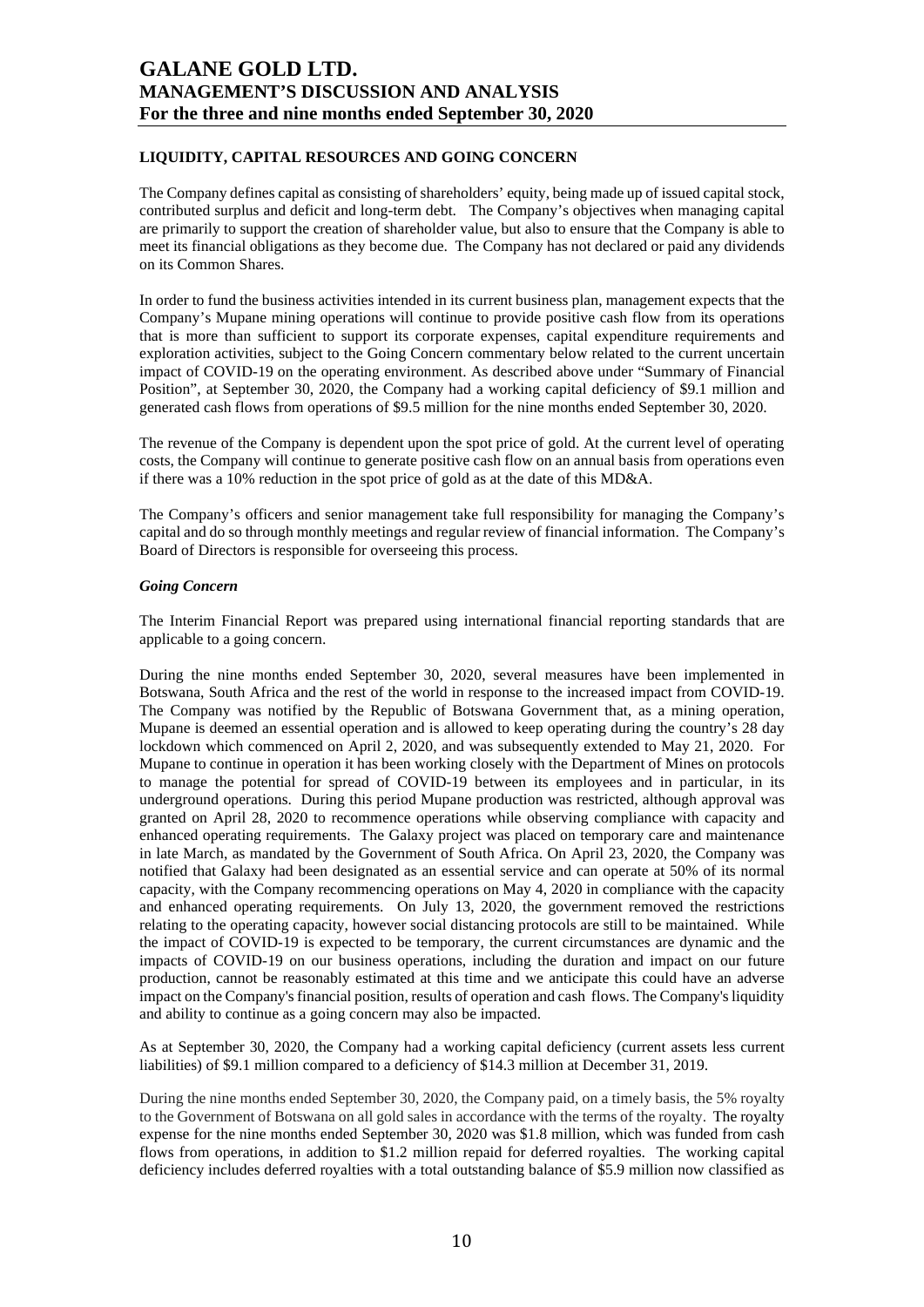a current liability. While management projects that the current gold price would allow the Company to repay the deferred royalties consistent with the payment schedule agreed with the Government of Botswana in 2018, the Company has entered into discussions with the Government of Botswana to reschedule the outstanding balance. However, with the current focus on the COVID-19 shutdown of non-essential services in the country, these discussions have now been put on hold.

The impact of the COVID-19 pandemic results in material uncertainties which may give rise to significant doubt as to the ability of the Company to continue as a going concern. Because of these uncertainties, there can be no assurance that the measures that management is taking to mitigate the impact of the COVID-19 pandemic will be successful.

The ongoing strength in gold prices and positive operating performance at the Mupane mine have resulted in earnings from mining operations of \$6.4 million for the nine months ended September 30, 2020, compared to \$1.6 million for the same period in 2019. In addition, cash flow generated from operations for the nine months ended September 30, 2020 was \$9.5 million, after royalty payments made in the normal course of business, compared to \$2.6 million for the same period in 2019. The Company has no material commitments for capital expenditures at the Mupane mine as of September 30, 2020.

The current commodity price and exchange rate environment can be volatile, which may have an impact on the Company's cash flows. Despite the higher gold price currently being realized, the Company continues to review its near term operating plans and to take steps to reduce costs and maximize cash flow generated from operations.

The condensed consolidated interim financial statements do not reflect adjustments in the carrying values of the assets and liabilities, the reported revenues and expenses, and the balance sheet classifications used, that would be necessary if the Company were unable to realize its assets and settle its liabilities as a going concern in the normal course of operations. Such adjustments could be material.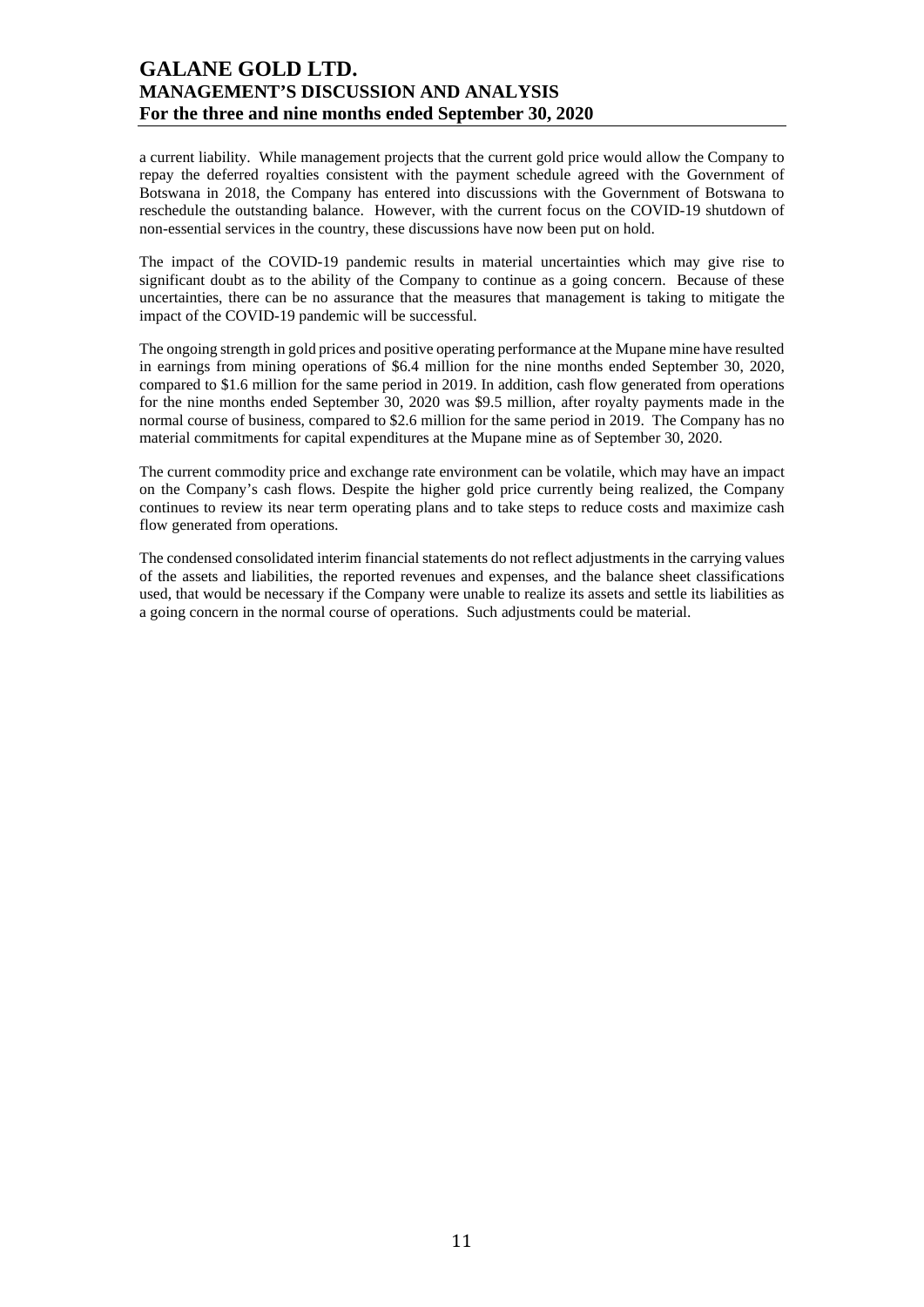### **SUMMARY OF QUARTERLY RESULTS**

The following table summarizes the Company's selected quarterly information for each of the eight most recently completed quarters:

|                                     |               |             | Three months ended |              |
|-------------------------------------|---------------|-------------|--------------------|--------------|
|                                     | September 30, | June 30,    | March 31,          | December 31, |
|                                     | 2020          | 2020        | 2020               | 2019         |
|                                     | \$            | S           | S                  | \$           |
| Revenue                             | 14,927,120    | 10,375,274  | 9,473,565          | 9,038,969    |
| Total mining costs                  | (11,390,341)  | (8,395,220) | (8,602,865)        | (9,778,762)  |
| Non-mining expenses                 | (4,348,516)   | (2,370,808) | 788,876            | (1,482,536)  |
| (Loss) earnings                     | (811, 737)    | (390, 754)  | 1,659,576          | (2,222,329)  |
| (Loss) earnings per share           |               |             |                    |              |
| Basic                               | (0.00)        | (0.00)      | 0.01               | (0.01)       |
| Fully diluted                       | (0.00)        | (0.00)      | 0.01               | (0.01)       |
| Total assets at end of quarter      | 51,832,276    | 48,462,925  | 46,633,698         | 48,258,393   |
| Total liabilities at end of quarter | 32,042,293    | 34,138,541  | 31,996,610         | 35,339,769   |
| Total equity at end of quarter      | 19,789,983    | 14,324,384  | 14,637,088         | 12,918,624   |

|                                     |               |                | Three months ended |              |
|-------------------------------------|---------------|----------------|--------------------|--------------|
|                                     | September 30, | June 30,       | March 31,          | December 31, |
|                                     | 2019          | 2019           | 2019               | 2018         |
|                                     | \$            | \$             | S                  |              |
| Revenue                             | 12,462,310    | 11,424,704     | 8,476,421          | 11,017,035   |
| Total mining costs                  | (10,888,260)  | (10, 603, 441) | (9,299,644)        | (9,705,264)  |
| Non-mining expenses                 | (1,089,606)   | (658, 639)     | (1,424,882)        | (1,301,258)  |
| Earnings (loss)                     | 484,444       | 162,624        | (2,248,105)        | 10,513       |
| Earnings (loss) per share           |               |                |                    |              |
| <b>Basic</b>                        | 0.00          | 0.00           | (0.01)             | (0.00)       |
| Fully diluted                       | 0.00          | 0.00           | (0.01)             | (0.00)       |
| Total assets at end of quarter      | 49,088,784    | 49,366,165     | 46, 311, 635       | 46, 355, 187 |
| Total liabilities at end of quarter | 35,579,788    | 36,394,420     | 33,538,594         | 31,370,243   |
| Total equity at end of quarter      | 13,508,996    | 12,971,745     | 12,773,041         | 14,984,944   |

**Note:** 

(1) Information for all periods is presented in accordance with IFRS applicable to interim financial reporting and in U.S. dollars.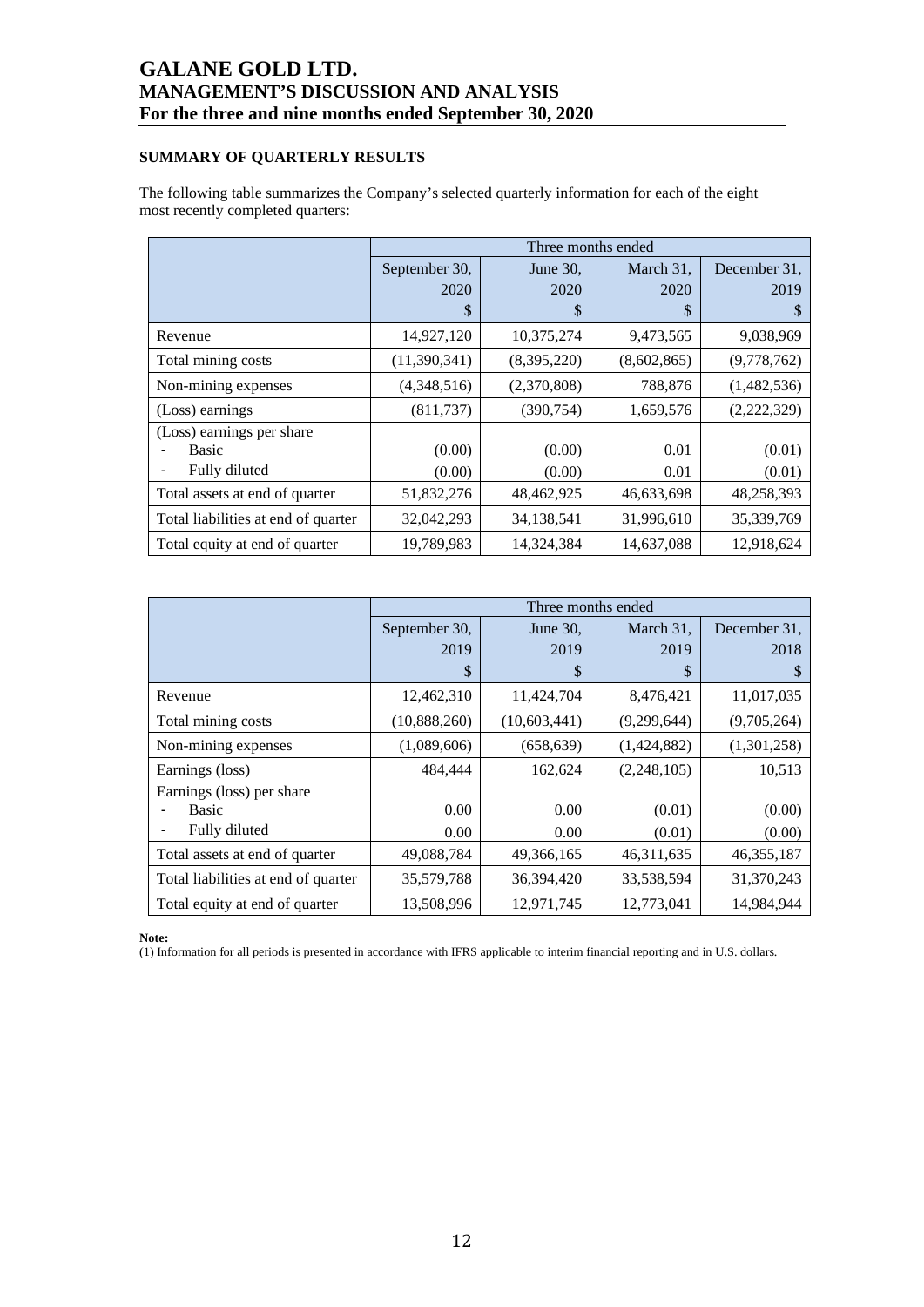### **FINANCIAL INSTRUMENTS**

The Company's financial instruments consist of cash, trade and other receivables, accounts payable and accrued liabilities, interest bearing loans and borrowing, and warrants denominated in foreign currencies. The fair value of the Company's trade and other receivables, and accounts payable and accrued liabilities approximate their carrying value. The Company's other financial instruments, specifically interest bearing loans and borrowings are recorded at amortized cost using the effective interest rate method.

Credit risk is the risk that one party to a financial instrument will cause a loss for the other party by failing to discharge an obligation. The Company is subject to normal industry credit risks. The credit risk related to the trade receivable is considered minimal as gold and gold concentrate is sold to creditworthy major banks and offtake partners and settled promptly, usually within the following month, and the other receivable balance consists of amounts outstanding on tax credits from governmental authorities, each of which are expected to be paid in the near term at face value. The Company's exposure to credit risk is minimal.

Liquidity risk is the risk that an entity will encounter difficulty in meeting obligations associated with financial liabilities. The Company's approach to managing liquidity risk is to try to ensure that it will have sufficient liquidity to meet liabilities when due. As at September 30, 2020, the Company had current assets of \$12,296,919 (December 31, 2019 - \$9,345,569) to settle current liabilities of \$21,404,293 (December 31, 2019 - \$23,663,805). See "Liquidity and Capital Resources" section for further commentary on the Company's liquidity risks.

Interest risk is the risk that the fair value of future cash flows will fluctuate as a result of changes in market risk.

Currency risk is the risk that the fair value or future cash flows of a financial instrument will fluctuate because of changes in foreign exchange rates. The Company's operations are in Botswana, South Africa and Canada and its presentation currency is U.S. dollars. The international nature of the Company's operations results in foreign exchange risk as transactions are denominated in foreign currencies, including the Botswana Pula, the South African Rand and Canadian Dollars. The operating results and the financial position of the Company are reported in U.S. dollars. The fluctuations of the operating currencies in relation to the U.S. dollar will, consequently, have an impact upon the reported results of the Company and may also affect the value of the Company's assets and liabilities. The Company monitors the volatility of foreign exchange rates and will hedge its currency risk if it determines that the need arises.

Market risk is the risk that the fair values of financial instruments or that the Company's future cash flows will fluctuate because of changes in market commodity rates. The Company's efforts are currently focused on the production of gold. As such, the Company's future cash flows and valuation of its mineral assets will be exposed to market risk on the price fluctuations of gold as a commodity.

### **ISSUED AND OUTSTANDING SHARE CAPITAL**

The Company's authorized capital consists of an unlimited number of Common Shares, of which 254,964,760 Common Shares are issued and outstanding as of the date of this MD&A.

The Company adopted a stock option plan (the "Option Plan"). Under the terms of the Option Plan, officers, directors, employees and consultants are eligible to receive grants of stock options to purchase Common Shares for a period of up to ten years from the date of grant, provided that the number of Common Shares reserved for issuance may not exceed 10% of the total issued and outstanding Common Shares at the date of the grant. As of the date of this MD&A, subject to the terms of the Option Plan, options to purchase 12,700,000 Common Shares are outstanding and options to purchase 12,796,476 Common Shares are available for grant.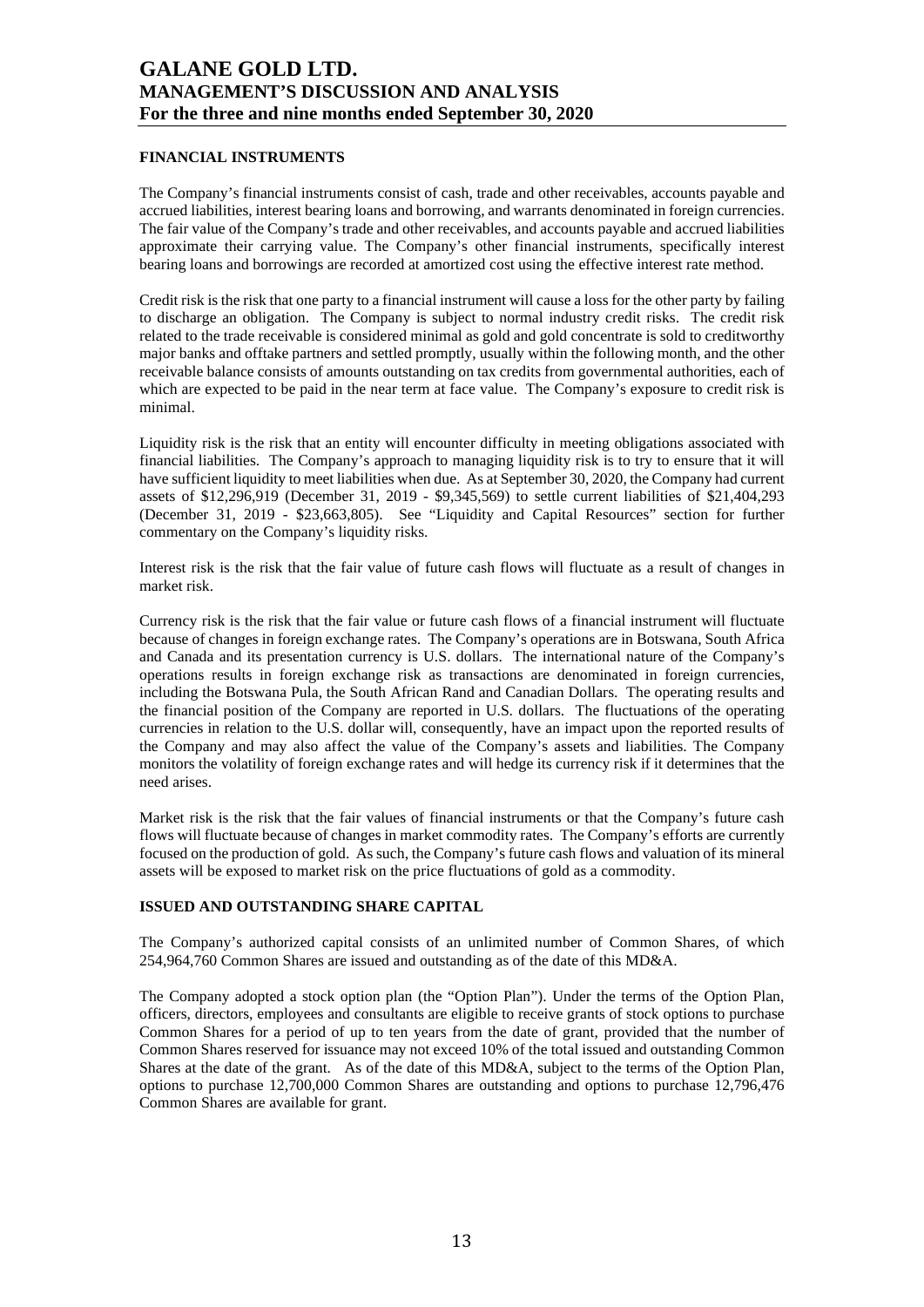The Company adopted a share purchase plan ("SPP") on June 12, 2012. Under the terms of the SPP, each participating officer, director, or employee that has been employed with the Company or its subsidiaries for at least six months is entitled to receive the matching number of Common Shares acquired pursuant to the SPP at no cost to such officer, director or employee. Subject to certain conditions, such deferred matching shares will be issued to the participating officers, directors or employees over a three-year period following the date of the purchase of the qualifying shares. As of the date of this MD&A, no deferred matching shares are owed to the participating officers, directors and employees of the Company.

The Company has adopted a deferred share unit plan (the "DSU Plan"). Subject to adjustment in certain circumstances, the maximum aggregate number of Common Shares that may be reserved for issuance pursuant to the DSU Plan is 13,262,888 Common Shares. As of the date of this MD&A, subject to the terms of the DSU Plan, participating officers, directors, employees and consultants of the Company may be issued an aggregate of up to 7,170,046 Common Shares pursuant to outstanding deferred share units awarded under the DSU Plan and 1,125,782 Common Shares have been issued under the DSU Plan.

On October 2, 2018 the Company issued 54,000,000 common share purchase warrants ("2018 Warrants"), with each 2018 Warrant entitling the holder thereof to acquire one Common Share at an exercise price of C\$0.05 until October 1, 2020. As of the date hereof 54,000,000 Common Shares have been issued pursuant to the exercise of the 2018 Warrants, and no 2018 Warrants remain outstanding.

### **DEBENTURES**

As part of the acquisition of the Galaxy Property in 2015, the Company issued approximately \$2.4 million aggregate principal amount of unsecured convertible debentures (the "Galaxy Debentures") to settle outstanding debt or contractual obligations owed by Galaxy Gold Mining (Pty) Limited (formerly Galaxy Gold Mining Limited, "Galaxy") and its subsidiary Galaxy Gold Reefs (Pty) Ltd. The original terms of the Galaxy Debentures were: (i) to mature on November 20, 2019, (ii) to bear 4% interest per annum, accrued and paid at maturity, (iii) to allow conversion of the principal at the option of the holder into Common Shares at a price of C\$0.58<sup>(1)</sup> per Common Share, based on a pre-determined exchange rate of \$1.00: C\$1.30, and (iv) to allow conversion of the interest at the option of the holder into Common Shares, based on a pre-determined exchange rate of \$1.00: C\$1.30, at a price per Common Share equivalent to the greater of C\$1.00 and the Discounted Market Price (as defined by the Exchange) at the time of conversion, subject to acceptance of the Exchange. On September 27, 2019, the Company prepaid \$728,000 of principal amount of the Galaxy Debentures. On September 30, 2019, the Company entered into an agreement with a requisite percentage of Galaxy Debenture holders to amend certain terms of the Galaxy Debenture. Under the terms of the amended Galaxy Debentures: (i) the maturity date is extended to November 20, 2021, (ii) the principal is convertible at the option of the holder into Common Shares at a price of C\$0.20 per Common Share, at a pre-determined exchange rate of \$1.00:C\$1.30, (iii) the interest is convertible at the option of the holder into Common Shares, based on a pre-determined exchange rate of \$1.00: C\$1.30, at a price per Common Share equivalent to the greater of C\$0.20 and the Discounted Market Price (as defined by the Exchange) at the time of conversion, subject to acceptance of the Exchange, and (iv) the Company has the right of forced conversion with respect the principal if the trading price of the Common Shares exceeds C\$0.20 for 10 consecutive trading days. On December 15, 2019, the Company prepaid an additional \$838,486 of the principal and \$12,517 of the interest on the Galaxy Debenture.

In addition, on March 29, 2016, the Company announced that it and its subsidiary, Galaxy, entered into a full and final settlement agreement with Traxys Europe SA, Mine2Market S.à.r.l. and certain others (collectively the "Traxys parties") with respect to various outstanding claims arising from the time period when the Traxys parties operated Galaxy's mining operations. In connection with the settlement, the Traxys parties settled their claim for \$4.3 million of indebtedness in exchange for the issuance by the Company of an unsecured convertible debenture of approximately \$3.2 million in aggregate principal (the "Traxys Debenture"). On June 29, 2018, the Company entered into an agreement with applicable Traxys parties to replace the existing Traxys Debenture with an amended and restated debenture (the "A&R Debenture"). Under the terms of the A&R Debenture: (i) the principal is repayable on November 20, 2021 and is convertible at the option of the holder into Common Shares at a price of C\$0.15 per share, based on a pre-determined exchange rate of \$1.00:C\$1.35; (ii) interest is convertible at the option of the holder into Common Shares, based on a pre-determined exchange rate of \$1.00:C\$1.35, at a price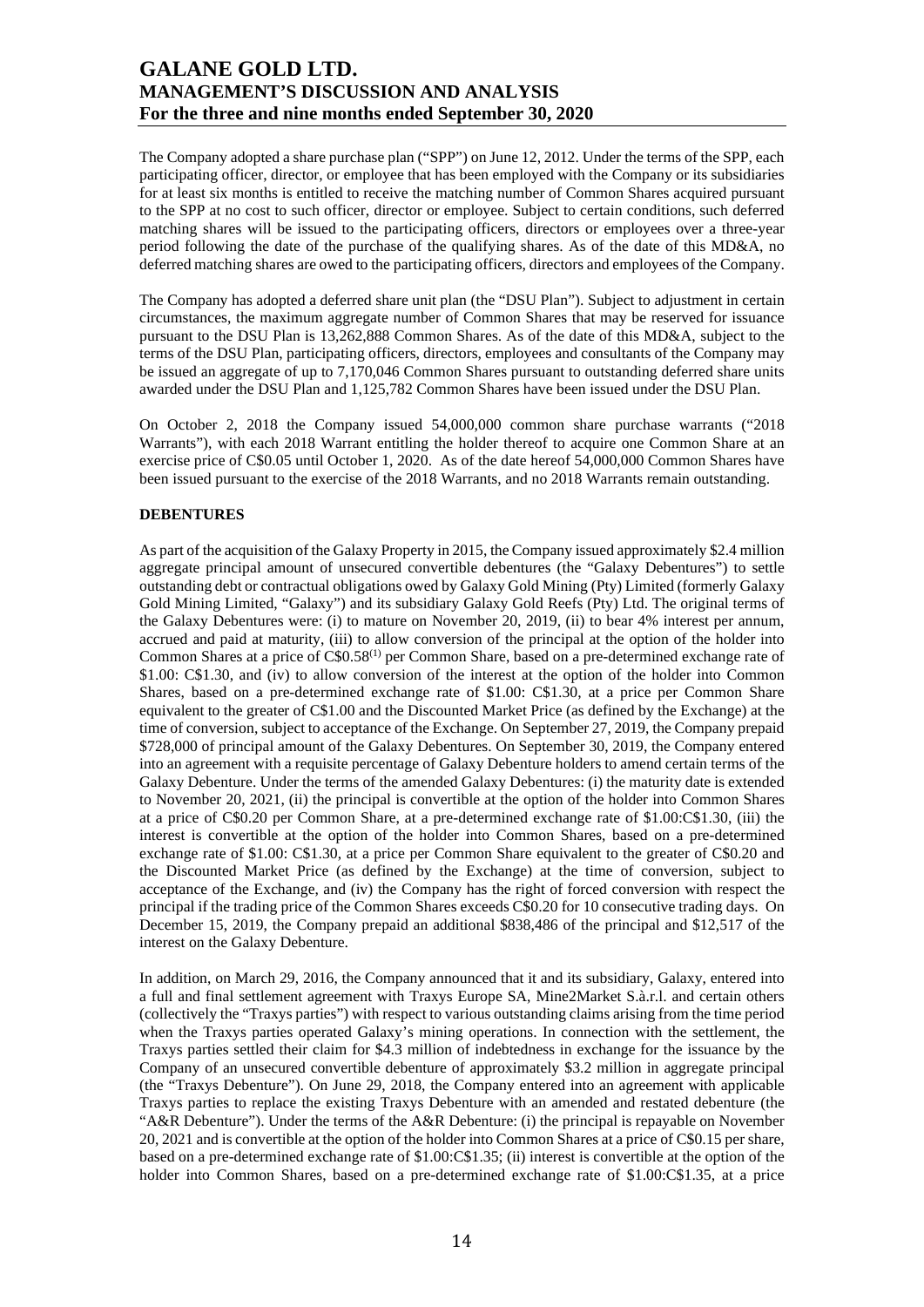equivalent to the greater of C\$0.15 and the Discounted Market Price (as defined in the policies of the Exchange) at the time of conversion; (iii) the Company has a right of forced conversion with respect to the principal where the trading price of the Common Shares exceeds C\$0.15 for 10 consecutive trading days; (iv) commencing January 1, 2018, interest for a calendar year will be due and payable on March 31 of the subsequent year, with the first such payment being due on March 31, 2019. The first payment of interest under the rescheduled agreement was made in April 2019.

As of the date hereof, the trading price of the Common Shares has exceeded both the C\$0.15 and C\$0.20 thresholds for 10 consecutive trading days and, as a result, the Company has a right to force conversion of the principal amount of the Galaxy Debentures and the Traxys Debentures.

(1) The initial conversion price of the Galaxy Debentures was C\$1.00 per share. As a result of the completion of the rights offering of the Company in May 2016, the conversion price was adjusted downward to C\$0.58 per share.

### **GALAXY SHARE DONATION**

On March 19, 2019, the Company donated 17% of the issued and outstanding shares of Galaxy to Phakamani Foundation Trust (operating as Phakamani Foundation NPC). The donation was made in relation to the terms of the *Mineral and Petroleum Resources Development Act, 2004* of South Africa, together with the *Broad-Based Social-Economic Empowerment Charter for Mining and Mineral Industry, 2018* and the requirement for Galaxy, as holder of existing gold mining rights, to be comprised, directly or indirectly, of at least a 20% shareholding by historically disadvantaged persons (the "BEE Requirement").

On March 19, 2019, 10% of the issued and outstanding shares of Galaxy Gold Reefs (Pty) Ltd, was donated to a South African community-based trust and a South African local employee share scheme. The donation was made in relation to the BEE Requirement.

### **TRANSACTIONS WITH RELATED PARTIES**

During the three and nine months ended September 30, 2020, the following related party transactions were entered into:

On August 13, 2020 the Company entered into loan agreements with its CEO, COO and CFO (the "Executives") as partial compensation for the services provided by the Executives to the Company in 2019. The loans are non-interest bearing, non-recourse loans with a term of three years. Pursuant to the terms of the loan agreements, the Executives used the proceeds of the loans to exercise 4,563,000 2018 Warrants held by the Executives. The shares issued to the Executives on exercise of the 2018 Warrants are held by the Company as security for the outstanding loan balance. The loan receivable balance at September 30, 2020 is \$172,481.

### **COMMITMENTS**

As at the date of this MD&A, the Company did not have any commitments.

#### **OFF-BALANCE SHEET ARRANGEMENTS**

Other than the low value operating lease arrangements not recognized on the initial adoption of the revised IFRS 16 Leases, the Company currently has no off-balance sheet arrangements.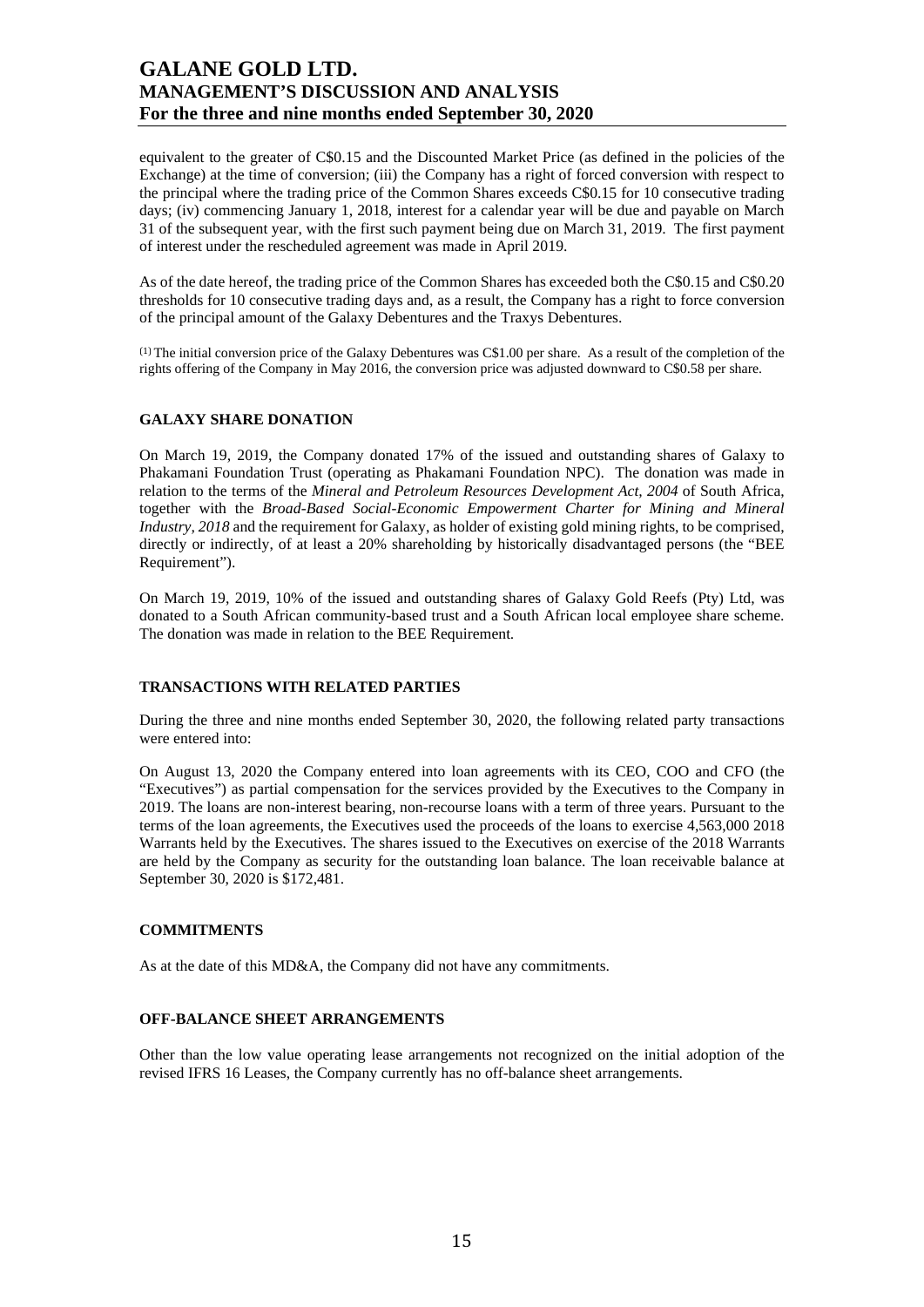### **SUPPLEMENTAL INFORMATION TO MANAGEMENT'S DISCUSSION AND ANALYSIS**

### **CASH COSTS**

The Company's MD&A refers to operating cash cost per ounce, and operating cash cost excluding royalties per ounce, both non-GAAP performance measures, in order to provide investors with information about measures used by management to monitor performance. Management of the Company uses this information to assess how well the producing gold mines are performing compared to plan and prior periods, and also to assess the overall effectiveness and efficiency of gold mining operations. Cash cost figures are calculated in accordance with a standard developed by the Gold Institute, which was a worldwide association of suppliers of gold and gold products and included leading North American gold producers. The Gold Institute ceased operations in 2002, but the standard is still an accepted standard of reporting cash costs of gold production in North America. Adoption of the standard is voluntary, and the cost measures presented herein may not be comparable to other similarly titled measures of other companies. Cash cost includes mine site operating costs such as mining, processing, administration, but are exclusive of impairment, amortization, reclamation, and exploration and development costs. Operating cash cost is the total cash cost less those costs capitalized as attributable to the removal of excess waste in developing new resources. These costs are then divided by the Company's ounces of gold produced to arrive at the cash cost measures on a per ounce basis. These measures, along with sales, are considered to be key indicators of a company's ability to generate operating earnings and cash flow from its mining operations. These measures of cash costs do not have any standardized meaning prescribed by IFRS and differ from measures determined in accordance with IFRS. They are intended to provide additional information and should not be considered in isolation or as a substitute for measures of performance prepared in accordance with IFRS. These measures are not necessarily indicative of net earnings or cash flow from operations as determined under IFRS.

The following tables provide a reconciliation of cash cost measures for the mine to the mining costs excluding impairment, depreciation and amortization reflected in the Financial Statements.

|                                                                        | O3 2020         |    | Q2 2020    | Q1 2020         |    | O <sub>4</sub> 2019 |
|------------------------------------------------------------------------|-----------------|----|------------|-----------------|----|---------------------|
| Mining costs excluding<br>impairment, depreciation<br>and amortization | \$<br>9,770,640 | \$ | 6,889,365  | \$<br>7,215,634 | \$ | 8,243,831           |
| Adjust for:                                                            |                 |    |            |                 |    |                     |
| Inventory movement                                                     | (640, 376)      |    | (304, 234) | 339.922         |    | 550,819             |
| Total operating cash cost                                              | \$<br>9,130,264 | S  | 6,585,131  | \$<br>7,555,556 | S  | 8,794,650           |
| Rovalties                                                              | (756.174)       |    | (523, 194) | (484, 419)      |    | (457, 142)          |
| Total operating cash cost<br>excluding royalties                       | \$<br>8.374.090 | \$ | 6.061.937  | \$<br>7,071,137 | \$ | 8,337,508           |
| Gold production (ounces)                                               | 7,738           |    | 5,691      | 6,818           |    | 6,839               |
| Total operating cash cost<br>excluding royalties per oz.               | \$<br>1,082     | \$ | 1,065      | \$<br>1,037     | \$ | 1,214               |

|                                                                        | O3 2019 |            | O <sub>2</sub> 2019 | O1 2019         | O <sub>4</sub> 2018 |
|------------------------------------------------------------------------|---------|------------|---------------------|-----------------|---------------------|
| Mining costs excluding<br>impairment, depreciation<br>and amortization | \$      | 9,617,217  | \$<br>8,934,073     | \$<br>8,030,333 | \$<br>8,321,085     |
| Adjust for:                                                            |         |            |                     |                 |                     |
| Inventory movement                                                     |         | (222, 748) | 41,530              | (82,961)        | (28, 678)           |
| Total operating cash cost                                              | \$      | 9,394,469  | \$<br>8,975,603     | \$<br>7,947,372 | \$<br>8,292,407     |
| Royalties                                                              |         | (631, 199) | (579, 792)          | (427, 112)      | (562, 172)          |
| Total operating cash cost<br>excluding royalties                       | \$      | 8,763,270  | \$<br>8,395,811     | \$<br>7,520,260 | \$<br>7,730,235     |
| Gold production (ounces)                                               |         | 8,435      | 8,694               | 6,326           | 9,245               |
| Total operating cash cost<br>excluding royalties per<br>OZ.            | \$      | 1,026      | \$<br>966           | \$<br>1,189     | \$<br>836           |